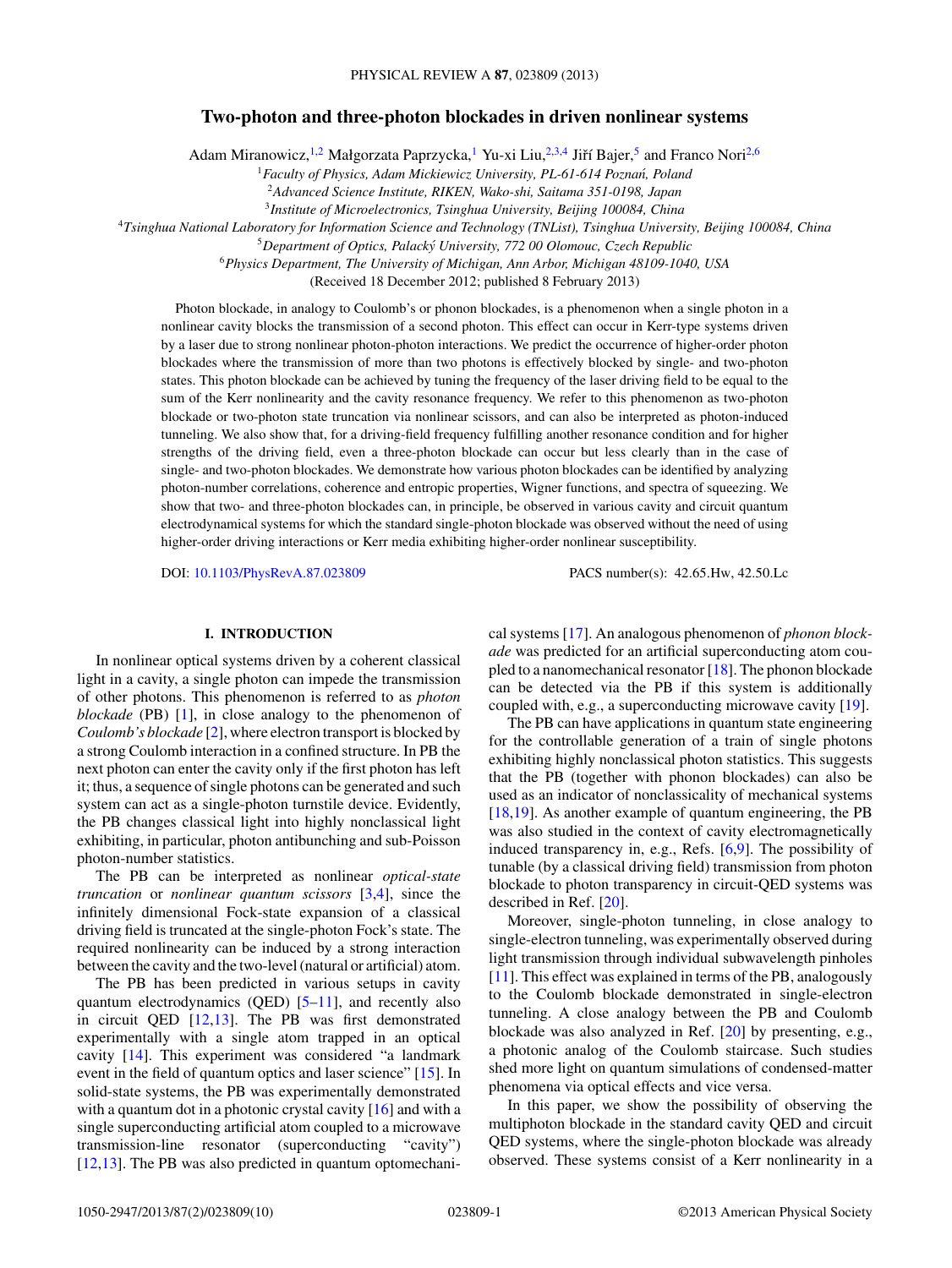<span id="page-1-0"></span>cavity driven by a classical weak field. We will show how to change the intensity and frequency of the driving field for a given cavity frequency and the Kerr nonlinearity in order to observe the two- and three-PBs.

Those multi-PBs can also be explained as *photon-induced tunneling.* That is, when there is a photon inside the cavity, then the second or third photon can be absorbed by the cavity via two-photon or three-photon processes.

Effects leading to multi-PB were already studied in the literature as generalizations of the single-PB. For example, several systems based on higher-order parametric driving processes and/or higher-order Kerr nonlinearity were analyzed in Refs. [\[21–23\]](#page-9-0) for the observation of the nonstationary-field multi-PB. In the Conclusions, we will briefly discuss the formal differences and crucial experimental advantages of our approach over these methods.

There is another approach to the PB, which is based on linear systems, while the nonlinearity is induced by measurements. This method is usually referred to as the linear optical state truncation or linear scissors [\[24\]](#page-9-0). The multiphoton state truncations (or multi-PBs) implemented via linear scissors were studied in Refs. [\[25,26\]](#page-9-0), as a generalization of the single-photon state truncation  $[24,27]$ . It is worth stressing that the PBs studied in this paper are based on completely different principles and resources. We use, as in the original single-PB proposals  $[1,3]$ , nonlinear systems (which cause nonlinear photon-photon interactions) without measurements. Thus, the method used here can be referred to as nonlinear scissors [\[4\]](#page-9-0).

The paper is organized as follows. In Sec. II, we explain the occurrence of the single-PB and describe the method to observe blockades up to two and three photons. In Sec. [III,](#page-3-0) we demonstrate analytically the occurrence of the two-PB in comparison to the single-PB. In Sec. [IV,](#page-5-0) we discuss various signatures of the two-PB revealed by the photonnumber statistics, entropies, Wigner functions, and spectra of squeezing. We summarize our main results in the concluding section.

# **II. FROM SINGLE-PHOTON TO MULTIPHOTON BLOCKADES**

# **A. Hamiltonians**

Photon-blockade effects can be observed in a cavity with a nonlinear medium coherently driven by a laser field as described by the following effective Hamiltonian [\[1,3\]](#page-8-0):

$$
\hat{H} = \hbar \omega_0 \hat{a}^\dagger \hat{a} + \hbar \chi (\hat{a}^\dagger)^2 \hat{a}^2 + \hbar \epsilon (\hat{a} e^{i\omega_d t} + \hat{a}^\dagger e^{-i\omega_d t}), \qquad (1)
$$

where  $\hat{a}$  ( $\hat{a}^{\dagger}$ ) denotes the annihilation (creation) operator,  $\omega_0$ is the resonance frequency of the cavity,  $\omega_d$  is the driving laser frequency,  $\chi > 0$  is the Kerr nonlinearity, i.e., the photonphoton interaction strength proportional to the real part of the third-order nonlinear susceptibility  $\text{Re}(\chi^{(3)})$ , and  $\epsilon > 0$  is the driving strength (the Rabi frequency of the laser).

Equation (1) presents an effective Hamiltonian, which can be obtained from various microscopic Hamiltonians describing a variety of systems. For example, one can analyze a quantum two-level system (qubit) off-resonantly coupled to a driven cavity. This system can be described in the rotating-wave approximation by the following Hamiltonian:

$$
\hat{H} = \frac{1}{2}\hbar\omega\hat{\sigma}_z + \hbar\omega_0'\hat{a}^\dagger\hat{a} + \hbar g(\hat{\sigma}^+\hat{a} + \hat{a}^\dagger\hat{\sigma}^-) \n+ \hbar\epsilon(\hat{a}e^{i\omega_d t} + \hat{a}^\dagger e^{-i\omega_d t}),
$$
\n(2)

where the first three terms correspond to the standard Jaynes-Cummings Hamiltonian and the last term, as in Eq. (1), describes the interaction between the quantum cavity mode and the classical driving field with strength  $\epsilon$ . Moreover,  $\sigma_z = |e\rangle\langle e| - |g\rangle\langle g|$  denotes the Pauli operator,  $\sigma^+ = |e\rangle\langle g|$  $(\sigma^- = |g\rangle\langle e|)$  is the qubit raising (lowering) operator,  $|g\rangle$  $(|e\rangle)$  is the ground (excited) state of the qubit,  $\omega$  is the qubit transition frequency, and  $\omega'_0$  is the resonance frequency of the cavity in Eq. (2). Moreover, other quantities are explained below Eq. (1). This Hamiltonian in the dispersive approximation, where the qubit remains in its ground state, can be reduced to the Hamiltonian, given by Eq. (1) (for a derivation see, e.g., Refs. [\[18,28\]](#page-9-0) in the circuit QED context).

The unitary operation  $\hat{U} = \exp(-i\omega_d \hat{a}^\dagger \hat{a} t)$  transforms the Hamiltonian (1) into

$$
\hat{H}_{\text{rot}} = \hat{U}^{\dagger} \hat{H} \hat{U} - i\hbar \hat{U}^{\dagger} \frac{\partial}{\partial t} \hat{U}.
$$
 (3)

Thus, in the rotating frame, one obtains the following timeindependent Hamiltonian:

$$
\hat{H}_{\text{rot}}^{(1)} = \hbar \Delta_1 \hat{a}^\dagger \hat{a} + \hbar \chi (\hat{a}^\dagger)^2 \hat{a}^2 + \hbar \epsilon (\hat{a} + \hat{a}^\dagger), \tag{4}
$$

where  $\Delta_1 = \omega_0 - \omega_d$ . The single-PB can be observed in the resonant case  $\omega_d = \omega_0$  assuming that the driving strength  $\epsilon$ is much smaller than the Kerr nonlinearity *χ*. This effect can be interpreted as the single-photon Fock state blockading the generation of two or more photons.

We observe that Hamiltonian (4) can be rewritten as follows:

$$
\hat{H}_{\text{rot}}^{(k)}(\Delta_k) = \hbar \Delta_k \hat{a}^\dagger \hat{a} + \hbar \chi \hat{a}^\dagger \hat{a} (\hat{a}^\dagger \hat{a} - k) + \hbar \epsilon (\hat{a} + \hat{a}^\dagger), \quad (5)
$$

where the frequency mismatch is

$$
\Delta_k = \omega_0 + \chi(k-1) - \omega_d \tag{6}
$$

for some positive *k*. For convenience, we shall refer to *k* as a tuning parameter. In the special case of  $k = 1$ , this Hamiltonian reduces to the standard form, given by Eq. (4).

# **B. Steady states as a function of the tuning parameter** *k*

The evolution of the system, given by Eq.  $(5)$ , for the reduced density operator  $\hat{\rho}(t)$  under Markov's approximation, can be governed by the standard master equation [\[29\]](#page-9-0), which for the steady state  $\hat{\rho}_{ss} = \hat{\rho}(t \to \infty)$  is given by

$$
0 = -\frac{i}{\hbar} \Big[ \hat{H}_{\text{rot}}^{(k)}(\Delta_k), \hat{\rho}_{\text{ss}} \Big] + \frac{\gamma}{2} \bar{n}_{\text{th}} (2\hat{a}^\dagger \hat{\rho}_{\text{ss}} \hat{a} - \hat{a} \hat{a}^\dagger \hat{\rho}_{\text{ss}} - \hat{\rho}_{\text{ss}} \hat{a} \hat{a}^\dagger) + \frac{\gamma}{2} (\bar{n}_{\text{th}} + 1)(2\hat{a} \hat{\rho}_{\text{ss}} \hat{a}^\dagger - \hat{a}^\dagger \hat{a} \hat{\rho}_{\text{ss}} - \hat{\rho}_{\text{ss}} \hat{a}^\dagger \hat{a}), \tag{7}
$$

where  $\gamma$  denotes the damping constant,  $\bar{n}_{\text{th}} =$  $\{\exp[\hbar\omega/(k_BT)] - 1\}^{-1}$  is the mean number of thermal photons,  $k_B$  is the Boltzmann constant, and  $T$  is the reservoir temperature at thermal equilibrium. The master equation can be given in terms of a Liouvillian superoperator and the steady-state solution  $\hat{\rho}(t)$  can be obtained by applying, e.g., the inverse power method [\[30\]](#page-9-0).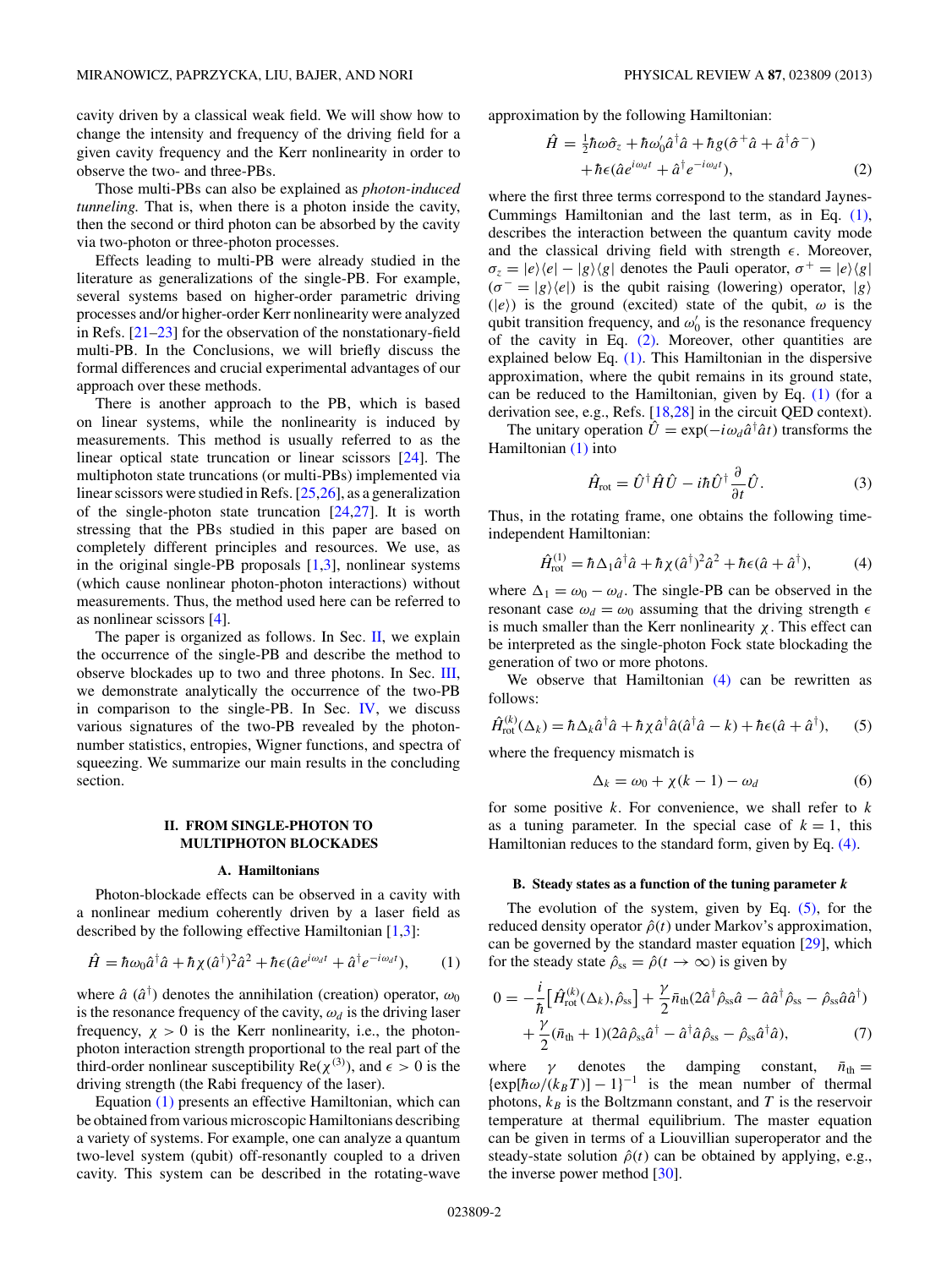<span id="page-2-0"></span>

FIG. 1. (Color online) Schematic energy-level diagram explaining the occurrence of the *k*-photon blockade (and the *k*-photoninduced tunneling) in terms of the *k*-photon transitions induced by the driving field satisfying the resonance condition  $\Delta_k = 0$ , which corresponds to the driving-field frequency  $\omega_d = \omega_d^{(k)} = \omega_0 + \omega_d^{(k)}$  $\chi$ ( $k$  − 1). Due to the Kerr-type nonlinearity (induced by, e.g., a qubit), the cavity-mode levels  $E_n^{(0)} = n\hbar\omega_0$  (shown on the left) become nonequidistant as  $\Delta E_{n+1,n} = E_{n+1} - E_n \neq \text{const}$ , where  $E_n \approx n[\hbar\omega_0 + (n-1)\chi]$  (for  $n = 0,1,...$ ) are the eigenvalues of the Hamiltonian  $\hat{H}$ , given by Eq. [\(1\),](#page-1-0) assuming  $\epsilon \ll \chi$ .

The single-PB can occur if the conditions

$$
\gamma \ll \epsilon \ll \chi \tag{8}
$$

are satisfied. Hereafter, we only analyze the resonant case  $\Delta_k = 0$ , which is related to the resonant *k*-photon transitions shown in Fig. 1. This condition implies that the tuning parameter *k* is related to the Kerr nonlinearity and the drivingfield and cavity frequencies as follows:

$$
k = (\omega_d - \omega_0)/\chi + 1. \tag{9}
$$

Figure 2 shows how the photon-number probabilities  $P_n$ of the steady states depend on the tuning parameter *k*. By analyzing this figure, one can discover various kinds of PB effects, which appear not only for the standard resonant case of  $k = 1$  but also for  $k \neq 1$ . For example, in the special case of  $k = 2$ , a higher-order effect occurs with at most two photons effectively generated in the system. We refer to this effect as the *two-photon blockade*, which means that the singleand two-photon Fock states blockade the generation of more photons.

Figure  $2(b)$ , which is similar to Fig.  $2(a)$  but obtained assuming larger driving strength  $\epsilon$ , clearly shows a *threephoton blockade* for  $k = 3$ , which refers to a phenomenon where the Fock states  $|m\rangle$  (for  $m = 1,2,3$ ) blockade the transmission of the Fock states  $|n\rangle$  with higher photon number (i.e.,  $n > 3$ ). Note that, in Fig. 2(a) for  $k = 3$ , the probabilities of generating  $|1\rangle$ ,  $|2\rangle$ , and  $|3\rangle$  are nonzero but are much lower than the probability of observing the vacuum state. So, this behavior for the parameters of Fig.  $2(a)$ , contrary to Fig.  $2(b)$ , cannot be considered a genuine three-PB.

It is also quite evident why it is necessary to increase the strength of the driving field to obtain a good-quality three-PB since we need a larger average photon number. For weak driving, the average photon number of the driving field is less than three photons, thus this is not enough to induce a three-photon transition as shown in Fig. 1.



FIG. 2. (Color online) Photon-number probabilities  $P_n =$  $\langle n|\hat{\rho}_{ss}|n\rangle$  for the steady-state solutions  $\hat{\rho}_{ss}$  of the master equation for the Hamiltonian  $\hat{H}^{(k)}_{\text{rot}}(0)$  as a function of the tuning parameter *k* assuming the driving strengths (a)  $\epsilon = 5\gamma$  and (b)  $\epsilon = 11.56\gamma$ . Moreover, we assume the Kerr nonlinearity  $\chi = 30\gamma$ , the damping constant  $\gamma = 1$ , and the mean number of thermal photons  $\bar{n}_{\text{th}} = 0.01$ . Figures also show the truncation fidelity  $F_m$  (for  $m = 2,3$ ) and the Fano factor *F*. Note that the field exhibits sub-Poisson (super-Poisson) photon-number statistics if  $F < 1$  ( $F > 1$ ). It is seen in both figures that resonances at  $k = 1$  and 2 can be interpreted as the single- and two-photon blockades, respectively. But the three-photon blockade at  $k = 3$  is apparent in (b) only.

In Fig. 2, in particular, we show the fidelity of the *m*-photon truncation defined as

$$
F_m(\hat{\rho}_{ss}) = \sum_{n=0}^m P_n = \sum_{n=0}^m \langle n | \hat{\rho}_{ss} | n \rangle.
$$
 (10)

We refer to the *m*-PB if the truncation fidelity  $F_m \approx 1$  and  $F_n \ll 1$  for  $n < m$ . In Fig. 2(a), it is seen that  $F_1 \approx 1$  at  $k = 1$  $(F_2 \approx 1$  at  $k = 2)$  corresponding to the single-PB (two-PB). But the resonance at  $k = 3$ , for the chosen driving strength, can hardly be considered the three-PB for the driving strength  $\epsilon = 5\gamma$ . By contrast,  $F_3 \approx 1$  at  $k = 3$  for the much higher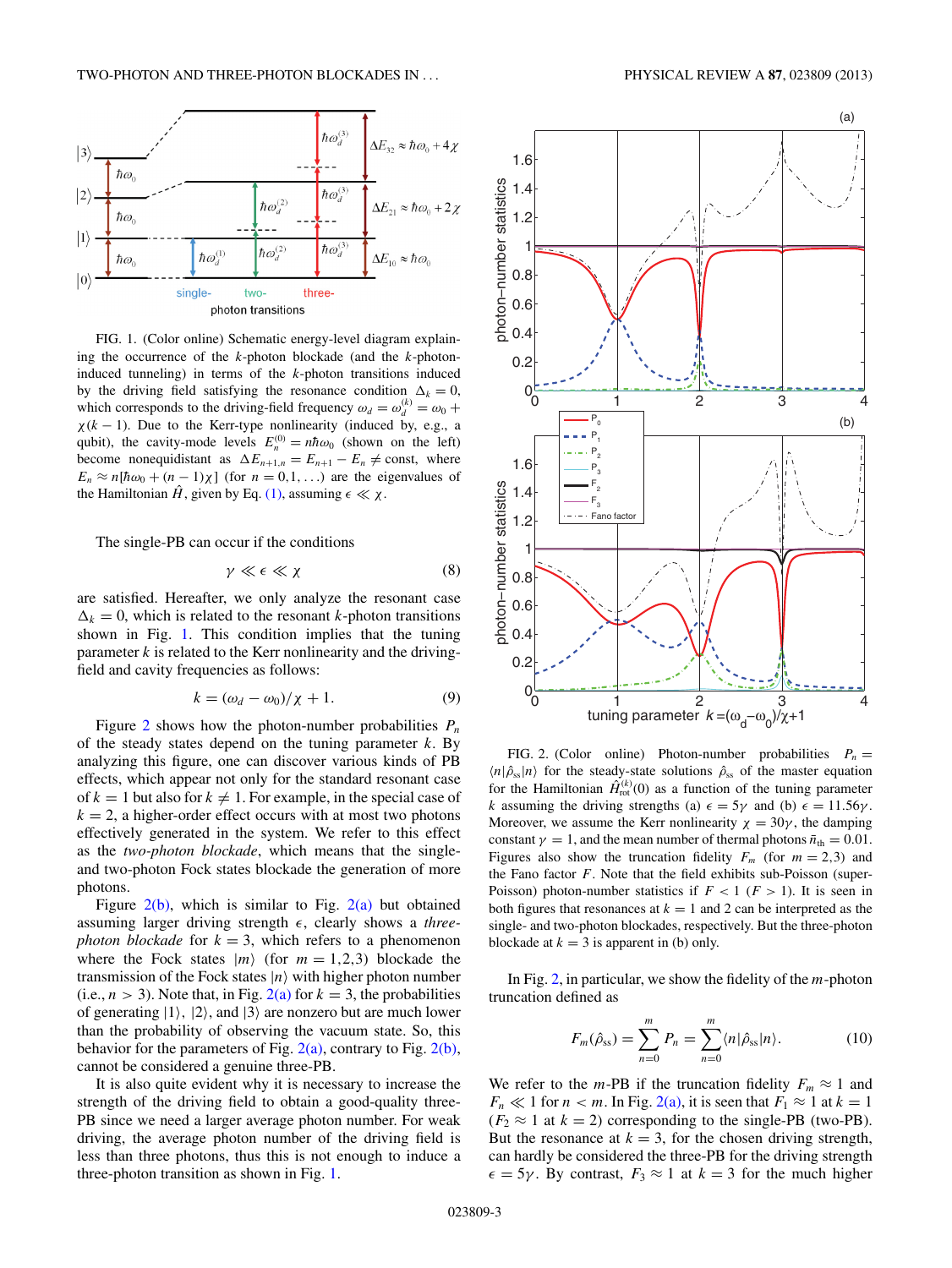<span id="page-3-0"></span>driving strength ( $\epsilon = 11.56\gamma$ ), as shown in Fig. [2\(b\).](#page-2-0) Thus, we interpret the latter case as the true three-PB, as already mentioned.

By analyzing the dependence of the photon-number probabilities  $P_n = \langle n | \hat{\rho}_{ss} | n \rangle$  on the tuning parameter *k*, as shown in Fig.  $2(a)$ , we observe that there is a clear dip in the vacuum-state probability  $P_0$  and a peak in the single-photon probability  $P_1$  at  $k = 1$  and 2. The two-photon probability  $P_2$  is nonzero only near  $k = 2$ . The peak maximum in  $P_2$ does not occur at  $k = 1$  but it is evident at  $k = 2$ , which implies that the single-photon truncation fidelity  $F_1$  differs from 1 near  $k = 2$ . By contrast, the two-photon truncation fidelity  $F_2$  on the scale of Fig.  $2(a)$  is practically equal to one. Thus, the contribution of Fock's states with three or more photons is negligible. For these reasons, we refer to the two-PB at  $k = 2$ . One can see in Fig.  $2(a)$  a very slight dip in  $P_0$  at  $k = 3$ , which can be, however, much deeper for the approximately twice-larger driving strength  $\epsilon$ , as shown in Fig. [2\(b\).](#page-2-0) The dip in  $P_0$  at  $k = 3$  is accompanied by the clear appearance of the peaks of  $P_n$  for the photon numbers  $n = 1, 2, 3$ . It is seen that for  $k = 3$  (but also close to this point), the three-photon truncation fidelity  $F_3 \approx 1$  contrary to  $F_2 \ll 1$ . This explains why we refer to this effect as the three-PB at  $k = 3$  for a suitably large driving strength  $\epsilon$  as, e.g., in Fig. [2\(b\).](#page-2-0)

Figure 3 shows how by increasing the driving strength  $\epsilon$  one can change the steady-state probabilities of the generation of *n* photons for chosen values of the Kerr nonlinearity, damping constant, and for the resonance conditions (a)  $k = 2$  and (b)  $k = 3$ . We also depicted the two- and three-photon truncation fidelities, which practically equal to 1 for all the values of  $\epsilon$  in Figs. 3(a) and 3(b), respectively. It is seen that for the small driving strength one cannot generate photons in the cavity in the steady-state limit, as  $P_0 \approx 1$ . This is a trivial case, which can be interpreted as the zero-PB. For larger values of  $\epsilon$ , the true single- and two-PB effects are observed. In particular, it is seen in Fig.  $3(b)$  that for the driving strength  $\epsilon = 11.56$  the probabilities  $P_n$  of observing  $n =$ 0*,*1*,*2 photons are approximately the same. The three-photon



FIG. 3. (Color online) Photon-number probabilities  $P_n =$  $\langle n|\hat{\rho}_{ss}|n\rangle$  and fidelities  $F_m = \sum_{n=0}^m P_n$  of the *m*-photon truncation for the Hamiltonian  $\hat{H}_{\text{rot}}^{(k)}(0)$  for the resonances at (a)  $k = 2$  and (b)  $k = 3$ as a function of the driving strength  $\epsilon$  assuming the Kerr nonlinearity  $\chi = 30\gamma$ , the damping constant  $\gamma = 1$ , and the mean thermal-photon number  $\bar{n}_{\text{th}} = 0.01$ . Note that  $P_0 \approx P_1 \approx P_2$  for the driving strength  $\epsilon = 11.56$  and  $k = 3$ . This value of  $\epsilon$  is chosen in Figs. [2\(b\),](#page-2-0) [5,](#page-4-0) and [8](#page-7-0) (for  $k = 3$ ), and 11. Also note that in (a) for  $k = 2$ , there are two crossings, one for  $P_0 = P_1$  and another one for  $P_0 = P_2$ .

probability is smaller but still nonzero. We have chosen this  $\epsilon$ to analyze various properties of the three-PB in Fig. [2](#page-2-0) and other figures.

# **III. ANALYTICAL DESCRIPTION OF PHOTON BLOCKADES**

### **A. Steady-state photon blockade**

Here, we explain analytically the standard (i.e., steadystate) PB effects, i.e., by including dissipation in the system in the infinite-time limit.

We start from the infinite-dimensional Hamiltonian, given by Eq. [\(5\)](#page-1-0) in the resonant case  $\Delta_k = 0$  for a given *k*, and formally truncate it to a finite-dimensional Hilbert space. For example, to show explicitly the two-PB  $(k = 2)$ , one should analyze the Hamiltonian at least in the four-dimensional Hilbert space:

$$
\hat{H}_{\text{trunc}}^{(2)}(0) = \begin{pmatrix} 0 & \epsilon & 0 & 0 \\ \epsilon & -\chi & \sqrt{2}\epsilon & 0 \\ 0 & \sqrt{2}\epsilon & 0 & \sqrt{3}\epsilon \\ 0 & 0 & \sqrt{3}\epsilon & 3\chi \end{pmatrix}, \quad (11)
$$

which is given in the standard Fock basis. We have to show that the contribution of three-photon terms  $\langle 3|\hat{\rho}_{ss}^{(2)}|n\rangle$  (for  $n = 0, 1, 2, 3$  in the steady-state density matrix is negligible.

The conditions given by Eq.  $(8)$  should be fulfilled to observe a PB effect, so let us denote

$$
\frac{\gamma}{\epsilon} = \delta, \quad \frac{\epsilon}{\chi} = d\delta,\tag{12}
$$

where  $\delta \ll 1$  and  $d\delta \ll 1$ . To find an analytical approximate steady-state solution for  $\hat{\rho}_{ss}^{(2)}$ , we substitute the truncated fourdimensional Hamiltonian into the master equation, given by Eq. [\(7\),](#page-1-0) and solve the set of equations for each of the Fock-state elements of the density matrix  $\langle m|\hat{\rho}_{ss}^{(2)}|n\rangle$ , for  $m,n = 0,1,2,3$ . Then we expand these solutions in power series of *δ* and neglect terms proportional to  $\delta^2$  or higher powers. Thus, we find the following approximate steady-state solution up to  $\delta^1$ :

$$
\hat{\rho}_{ss}^{(2)} \approx \frac{1}{1 + 8d^2} \begin{pmatrix} 1 + 2d^2 & x^* \delta & id\sqrt{2} & z^* \delta \\ x\delta & 4d^2 & y^* \delta & 0 \\ -id\sqrt{2} & y\delta & 2d^2 & -\frac{2}{3}\sqrt{3}d^3 \delta \\ z\delta & 0 & -\frac{2}{3}\sqrt{3}d^3 \delta & 0 \end{pmatrix},
$$
\n(13)

where  $x = -2d^3 - 2id^2 + d$ ,  $y = -\sqrt{2}d^2(2d + i)$ , and  $z =$ where  $x = -2a^3 - 21a^2 + a$ ,  $y = -\sqrt{2a^2 (2a + 1)}$ , and  $z = \frac{1}{3}i\sqrt{6}a^2$ . Our numerical solutions slightly differ from Eq. (13) for the parameters chosen in Fig.  $2(a)$ , but it is clearly seen that the contribution of the three-photon terms  $\langle 3|\hat{\rho}_{ss}^{(2)}|3\rangle$  can be neglected, contrary to the terms  $\langle m|\hat{\rho}_{\rm ss}^{(2)}|m\rangle$  with smaller number *m* of photons. Also other elements  $\langle 3 | \hat{\rho}_{ss}^{(2)} | m \rangle$  are either equal to zero (for  $m = 1$ ) or proportional to  $\delta \ll 1$  (for  $m = 0, 2$ ), so they can be neglected. Thus, our solutions explain the two-PB.

For comparison, let us analyze the single-PB described by the infinite-dimensional Hamiltonians, given by Eqs. [\(4\)](#page-1-0) or [\(5\)](#page-1-0) for  $k = 1$ , but truncated to the three-dimensional subspace, as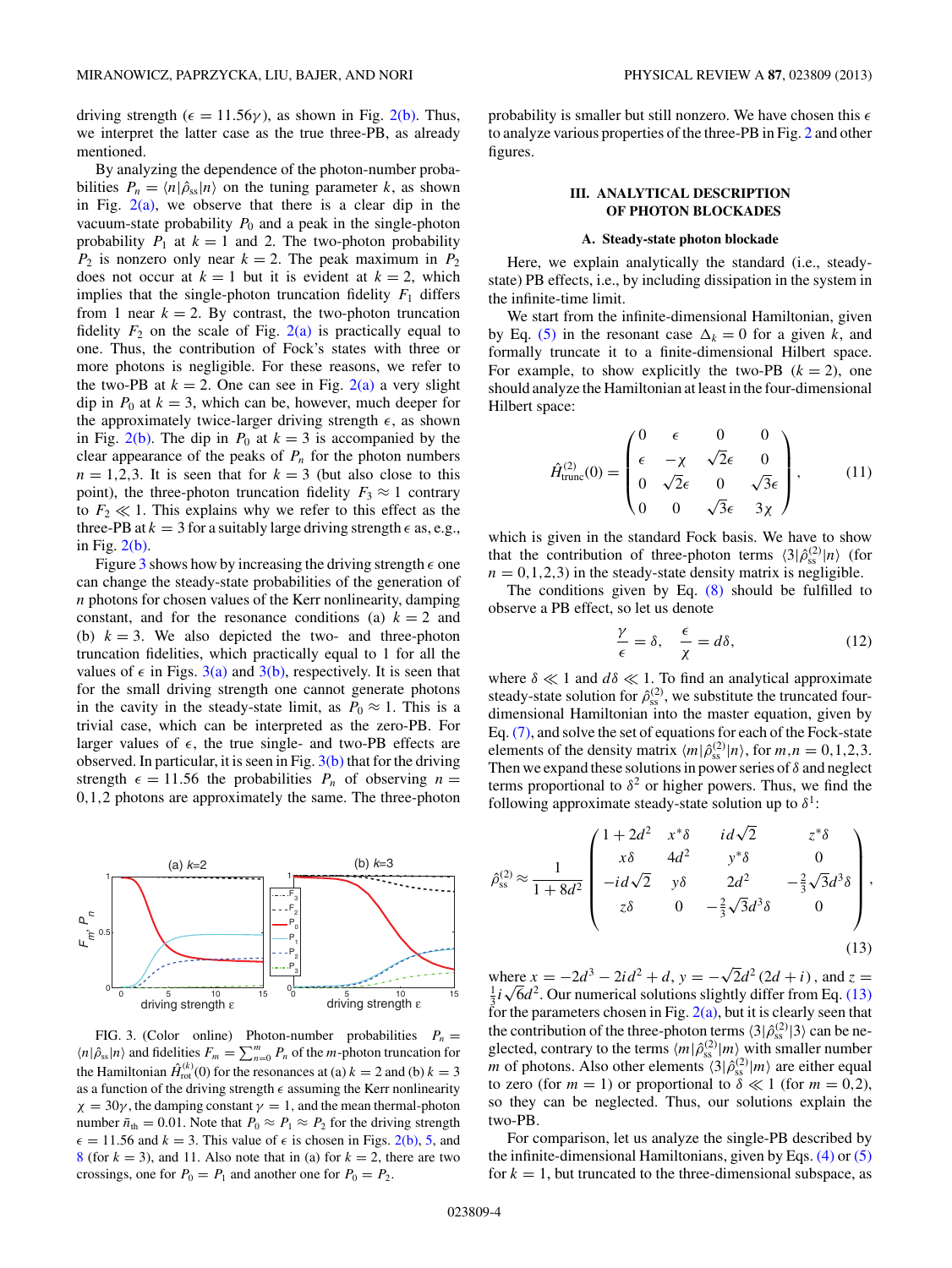<span id="page-4-0"></span>given by

$$
\hat{H}_{\text{trunc}}^{(1)}(0) = \begin{pmatrix} 0 & \epsilon & 0 \\ \epsilon & 0 & \sqrt{2}\epsilon \\ 0 & \sqrt{2}\epsilon & 2\chi \end{pmatrix}.
$$
 (14)

By performing calculations analogous to the former case, we find the following steady-state solution up to  $\delta^2$ :

$$
\hat{\rho}_{ss}^{(1)} \approx \begin{pmatrix} \frac{1}{2} + \frac{1}{16} (1 - 4d^2) \delta^2 & x^* \delta & y^* \delta^2 \\ x \delta & \frac{1}{2} - \frac{1}{16} \delta^2 & -\frac{1}{4} \sqrt{2} d \delta \\ y \delta^2 & -\frac{1}{4} \sqrt{2} d \delta & \frac{1}{4} d^2 \delta^2 \end{pmatrix}, (15)
$$

where  $x = -\frac{1}{4}(2d + i)$  and  $y = \frac{1}{8}\sqrt{2}d(d + i)$ , which reduces to

$$
\hat{\rho}_{ss}^{(1)} \approx \frac{1}{2} \begin{pmatrix} 1 & -(d - \frac{1}{2}i)\delta & 0\\ -(d + \frac{1}{2}i)\delta & 1 & -\frac{1}{2}d\sqrt{2}\delta\\ 0 & -\frac{1}{2}d\sqrt{2}\delta & 0 \end{pmatrix}
$$
 (16)

assuming  $\delta^2 \approx 0$ . It is seen in Eq. (16) that  $\langle 2|\hat{\rho}_{ss}^{(1)}|n\rangle$  vanishes for  $n = 0,2$  and is  $\sim \delta \ll 1$  for  $n = 1$ . So, the contribution of all the two-photon states can be neglected, which clearly explains the physical meaning of the single-PB for  $k = 1$ . Note that  $\langle 2|\hat{\rho}_{ss}^{(2)}|2\rangle \neq 0$  as described by Eq. [\(13\),](#page-3-0) which corresponds to the two-PB for  $k = 2$ .

#### **B. Photon blockade without dissipation**

Here, we shortly describe nonstationary-state PB assuming no dissipation. The main results of this section are summarized in Figs. 4 and 5.



FIG. 4. (Color online) Two-photon blockade without dissipation: Evolution of the photon-number probabilities  $P_n$  for the tuning parameter  $k = 2$  according to our precise numerical calculations (thin curves) in the 100-dimensional Hilbert space and approximate solutions (thick curves), given by Eqs.  $(17)$ – $(22)$ , obtained in the truncated four-dimensional Hilbert space. Excellent agreement of these solutions implies that the truncation fidelity  $F_2 = P_0 + P_1 + P_2$ is almost exactly equal to one (as shown by the black line). This explains the meaning of the optical-state truncation or the nonstationary-state two-photon blockade. It is seen that the main contribution to  $F_2$  is from the Fock states  $|0\rangle$  and  $|2\rangle$ , which corresponds to the two-photon transitions shown in Fig. [1.](#page-2-0)





FIG. 5. (Color online) Three-photon blockade without dissipation: Evolution of the photon-number probabilities  $P_n$  as in Fig. 4 but for  $k = 3$  and all the parameters (except  $\gamma = 0$ ) as in Fig. [2\(b\).](#page-2-0) It is seen that the three-photon truncation fidelity  $F_3$  slightly deviates from one. For clarity, we present here only precise solutions obtained in a large-dimensional Hilbert space. It is evident that solely the Fock states  $|0\rangle$  and  $|3\rangle$  are interchangeably highly populated, which corresponds to the three-photon transitions shown in Fig. [1.](#page-2-0) The probabilities  $P_n$  for  $n = 1,2$  are relatively small but not negligible, while  $P_n$  for  $n > 3$  can practically be ignored (e.g.,  $P_4$  is shown by the broken curve).

To describe the two-PB, let us formally confine the Hilbert space of our system to four dimensions. Thus, we use the Hamiltonian, given by Eq. [\(11\).](#page-3-0) Its exact eigenvalues and eigenvectors can be calculated analytically, but they are too lengthy to be presented here. Instead of this, we define a small parameter  $\delta \ll 1$  as the ratio of the driving strength  $\epsilon$  and the Kerr nonlinearity  $\chi$  as given in Eq. [\(12\)](#page-3-0) but, for simplicity, we assume here  $d = 1$ . Then, we find the power-series expansion in  $\delta$  and keep the terms up to  $\delta^2$  only. Thus, we find the following eigenvalues:

$$
\lambda_1 \approx -\chi (3\delta^2 + 1), \quad \lambda_2 \approx \chi \delta^2 x_-,
$$
  

$$
\lambda_3 \approx \chi \delta^2 x_+, \quad \lambda_4 \approx \chi (\delta^2 + 3), \tag{17}
$$

and the corresponding eigenvectors:

$$
|\lambda_1\rangle \approx N_1[2\sqrt{2}\delta|0\rangle - 2\sqrt{2}(3\delta^2 + 1)|1\rangle + 4\delta|2\rangle - \sqrt{3}\delta^2|3\rangle],
$$
\n(18)

$$
|\lambda_2\rangle \approx N_{-}[(\delta^2 + 3)|0\rangle + 3x_{-}\delta|1\rangle + (x_{-}\delta^2 - 3)|2\rangle + \sqrt{3}\delta|3\rangle],
$$
\n(19)

$$
|\lambda_3\rangle \approx N_+[(\delta^2 + 3)|0\rangle + 3x_+\delta|1\rangle - (x_+\delta^2 - 3)|2\rangle - \sqrt{3}\delta|3\rangle],
$$
\n(20)

$$
|\lambda_4\rangle \approx N_4[\delta^2|1\rangle + 2\sqrt{2}\delta|2\rangle + 2\sqrt{6}|3\rangle],\tag{21}
$$

where  $x_{\pm} = 1 \pm \sqrt{2}$ , and the normalization constants are where  $x_{\pm} = 1 \pm \sqrt{2}$ , and the normalization constants are  $N_1^{-2} \approx 8(1 + 9\delta^2)$ ,  $N_{\pm}^{-2} \approx 6(3 + 5 \pm 2\sqrt{2}\delta^2)$ , and  $N_4^{-2} \approx$  $8(3 + \delta^2)$ . So, assuming no damping and no photons initially in the cavity, the time evolution of the truncated system can be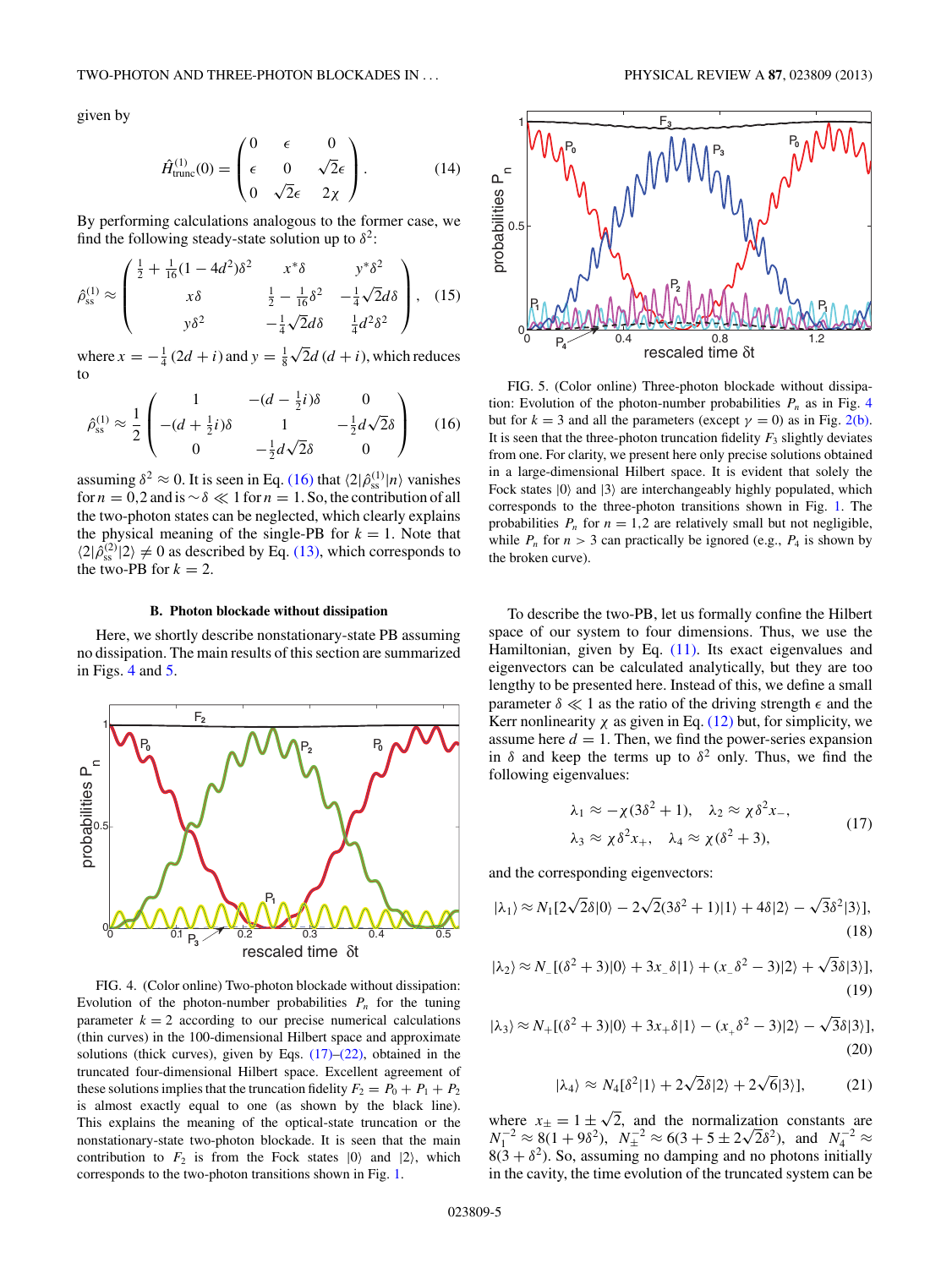<span id="page-5-0"></span>given by

$$
|\psi(t)\rangle = \sum_{j=1}^{3} \exp(-i\lambda_j t) \langle \lambda_j | 0 \rangle |\lambda_j\rangle + O(\delta^3). \tag{22}
$$

Note that, since the initial state is  $|0\rangle$ , there is no contribution of  $|\lambda_4\rangle$ . After substituting Eqs. [\(17\)–\(21\)](#page-4-0) into Eq. (22), we find that

$$
\langle 3|\psi(t)\rangle = \frac{\sqrt{6}}{2}\delta(e^{-i\lambda_2 t} - e^{-i\lambda_3 t}) + O(\delta^3)
$$
  
=  $\frac{\delta^3}{\sqrt{3}}(2 - 3e^{it} + i6t) + O(\delta^3) = O(\delta^3)$ , (23)

which shows explicitly the negligible contribution from the three-photon Fock state in the generated state  $|\psi(t)\rangle$ . Analogously we can show no important contribution from the Fock states with more photons. Thus, we conclude the occurrence of two-PB in the dissipation-free system.

In Fig. [4,](#page-4-0) we compare (i) the analytical approximate solution, given by Eq. (22), with numerical solutions obtained in the Hilbert spaces of dimension (ii)  $N_{\text{dim}} = 100$  (which effectively corresponds to  $N_{\text{dim}} = \infty$ ) and (iii)  $N_{\text{dim}} = 4$ (without applying expansions in the power series of *δ*) for some parameters satisfying the conditions [\(8\).](#page-2-0) On the scale of Fig. [4,](#page-4-0) there is apparently no difference between the solutions (ii) and (iii) at all, and very tiny discrepancy between them and the analytical approximate solution (i) for the relatively large  $\delta = 1/6$ . This excellent agreement between the approximate and precise solutions, convincingly demonstrate the blockade up to the two-photon state  $|2\rangle$ . It is worth stressing that, although the contribution of the three-photon state  $|3\rangle$  is very small, the calculations have to be performed in the Hilbert space including the state  $|3\rangle$ .

For comparison, we recall that the truncated threedimensional Hamiltonian  $\hat{H}^{(1)}_{\text{trunc}}(0)$  under standard conditions, given by Eq.  $(8)$ , leads to the following simple evolution:

$$
|\psi(t)\rangle = \cos(\epsilon t)|0\rangle - i\,\sin(\epsilon t)|1\rangle + O(\delta^2),\qquad(24)
$$

assuming  $|\psi(0)\rangle=|0\rangle$ . As shown by Leonski and Tanas in Ref. [\[3\]](#page-8-0), this solution well approximates the precise numerical evolution of the infinite-dimensional system. This effect we refer to as the nonstationary-state single-PB, but it is usually called the single-photon optical truncation [\[4\]](#page-9-0).

Finally, we note that these PB effects can also be interpreted as *photon-induced tunneling* studied in the context of PB in, e.g., Refs. [\[11,16,31\]](#page-9-0). An especially simple interpretation can be found for the dissipation-free PBs. Specifically, we can say that the PB effect for  $k = 2$ , as shown in Fig. [4,](#page-4-0) mainly corresponds to the *dominant* transition from the ground to the second-excited state with the two-photon resonant transition condition as schematically presented in Fig. [1.](#page-2-0) Analogously, the PB effect for  $k = 3$ , as shown in Fig. [5,](#page-4-0) describes mainly the three-photon resonant transition from the ground to the third-excited state, which can be explained with the help of Fig. [1.](#page-2-0) Due to amplitude dissipation, the population of lowerexcited states increases, as seen by comparing Figs. [2\(a\)](#page-2-0) and [4](#page-4-0) for the two-PB, as well as Figs. [2\(b\)](#page-2-0) and [5](#page-4-0) for the three-PB.

## **IV. QUANTUM SIGNATURES OF PHOTON BLOCKADES**

# **A. Photon-number signatures of photon blockades**

We have already discussed some photon-number signatures of the PB effects by analyzing Fig. [2.](#page-2-0) Now, we focus on demonstrating the nonclassicality of the generated steady states. We recall that the nonclassicality (or quantumness) of a bosonic system is usually understood if the system is described by a nonpositive Glauber-Sudarshan quasiprobability function [\[32\]](#page-9-0) or, equivalently, by a negative normally ordered matrix of moments [\[33,34\]](#page-9-0). In particular, the nonclassicality can often be revealed by analyzing photon-number properties only.

Thus, in Fig. [2,](#page-2-0) we plotted the Fano factor, which is defined by [\[32\]](#page-9-0)

$$
F(\hat{\rho}_{ss}) = \frac{\langle \hat{n}^2 \rangle - \langle \hat{n} \rangle^2}{\langle \hat{n} \rangle}.
$$
 (25)

A given state exhibits sub-Poisson (super-Poisson) photonnumber statistics if  $F < 1$  ( $F > 1$ ). The sub-Poisson statistics is a nonclassical effect.

It is seen that the generated state exhibits the sub-Poisson photon-number statistics for  $k < 1.5$  and near  $k = 2$  as described by the Fano factors for the parameters chosen in Fig.  $2(a)$ . Global and local minima of the sub-Poisson statistics occur for the single-PB  $(k = 1)$  and two-PB  $(k = 2)$ , respectively. Note the occurrence of local maxima of the Fano factors at points relatively close to  $k = 2$ . There are also local maxima at  $k = 3$  and 4 for the parameters  $\epsilon$ ,  $\chi$ , and  $\gamma$  chosen in Fig.  $2(a)$ . However, for the approximately twice-larger driving strength  $\epsilon$  as in, e.g., Fig. [2\(b\),](#page-2-0) we can also observe at  $k = 3$  a local minimum below 1 of the Fano factor, which corresponds to the sub-Poisson statistics of the three-PB.

#### **B. Coherence and entropic signatures of photon blockades**

In order to show how the steady-state solutions  $\hat{\rho}_{ss}$  depend on the tuning parameter  $k$ , we also analyze their coherence properties.

Off-diagonal elements  $\rho_{nm} = \langle n | \hat{\rho}_{ss} | m \rangle$  (for  $n \neq m$ ) of the density matrix  $\hat{\rho}_{ss}$ , which are also often called coherences, are shown in Fig. 6. It is seen that almost all plotted coherences



FIG. 6. (Color online) Off-diagonal elements  $\rho_{nm} = \langle n | \hat{\rho}_{ss} | m \rangle$  of the steady states  $\hat{\rho}_{ss}$  as a function of the tuning parameter *k* for the same parameters as in Fig.  $2(a)$ . These nonzero coherences demonstrate that the steady states are not maximally mixed even when *k* is not an integer.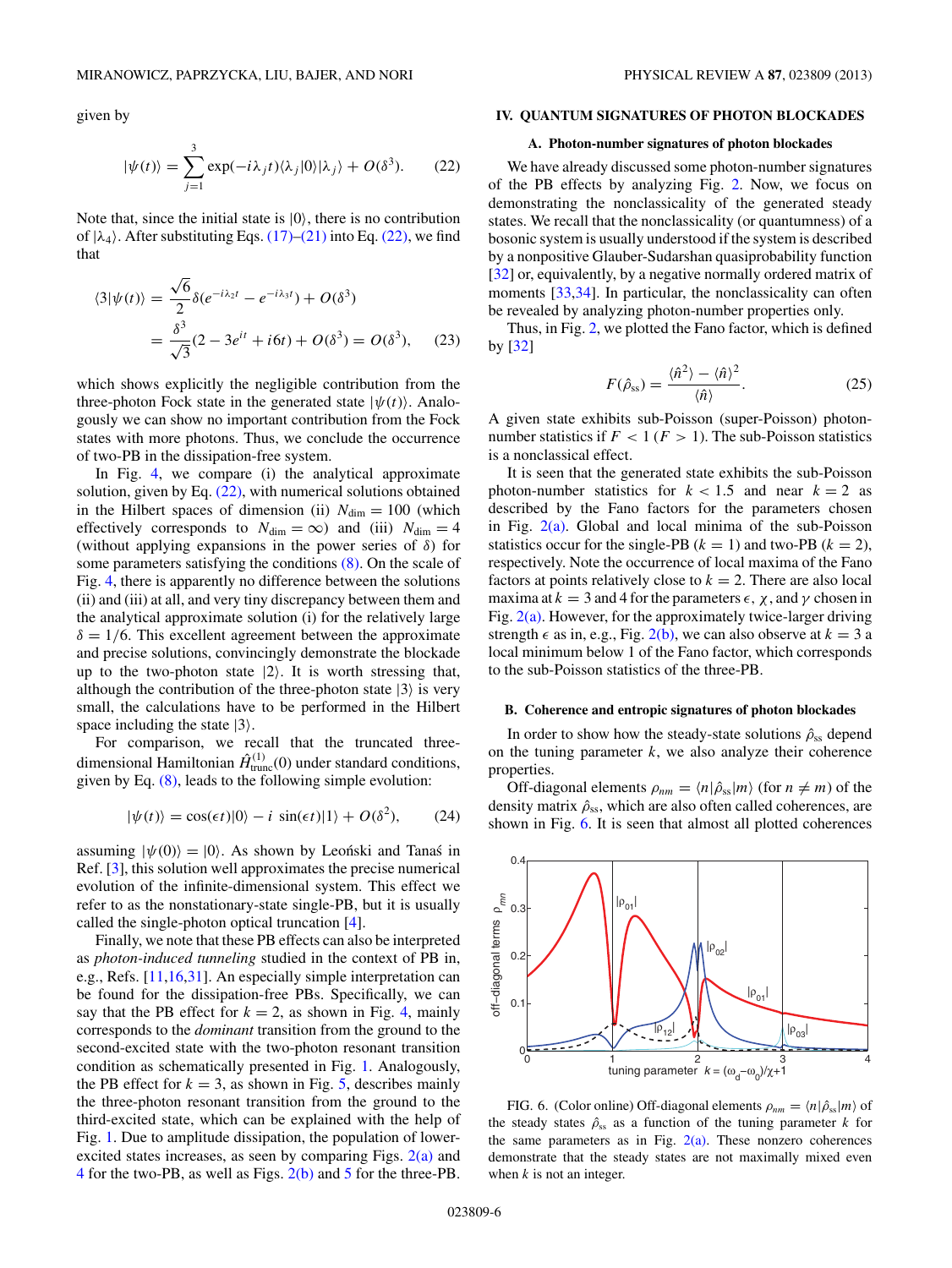<span id="page-6-0"></span>

FIG. 7. (Color online) The purity  $\mu(\hat{\rho}_{ss})$ , von Neumann entropy *S*( $\hat{\rho}_{ss}$ ), thermalization  $T_{therm}(\hat{\rho}_{ss})$ , and coherence  $C(\hat{\rho}_{ss})$  as a function of the tuning parameter  $k$  for the mean thermal-photon numbers  $(a)$  $\bar{n}_{\text{th}} = 0$  and (b)  $\bar{n}_{\text{th}} = 0.05$  with other parameters chosen the same as in Fig.  $2(a)$ . This figure shows how thermal photons strongly affect  $\mu$ , *S*, and  $T_{\text{therm}}$ , but do not much affect *C*.

do not vanish in the steady states even for off resonances (i.e., when the tuning parameter  $k$  is not an integer). This means that the generated steady states are not completely mixed.

Our deeper analysis of the coherence properties of the steady states presented in Fig. 7 includes the following measures: the purity  $\mu(\hat{\rho}_{ss}) = \text{tr}(\hat{\rho}_{ss}^2)$  and the coherence parameter  $C(\hat{\rho}_{ss})$  defined as the sum of all off-diagonal terms of the density matrix  $\hat{\rho}_{ss}$  (see, e.g., [\[35\]](#page-9-0)):

$$
C(\hat{\rho}_{ss}) = \sum_{n \neq m} |\rho_{nm}|^2 = \text{tr} \left[ (\hat{\rho}_{ss} - \hat{\rho}_{\text{diag}})^2 \right] = \mu(\hat{\rho}_{ss}) - \mu(\hat{\rho}_{\text{diag}}),
$$
\n(26)

where  $\hat{\rho}_{\text{diag}} = \sum_{n} \rho_{nn} |n\rangle\langle n|$ . Thus, this parameter is just the total-state purity after subtracting the diagonal-state purity. It is worth noting that*C* is sometimes additionally normalized [\[35\]](#page-9-0).

It is seen that decoherence, understood as the vanishing of the off-diagonal elements of a density matrix, can intuitively be quantified by  $C(\hat{\rho}_{ss})$ .

To describe the mixedness of the generated steady state, we calculate the von Neumann entropy  $S(\hat{\rho}_{ss}) = -\text{tr}(\hat{\rho}_{ss} \ln \hat{\rho}_{ss})$ and the thermalization parameter defined for a finitedimensional system as [\[35\]](#page-9-0)

$$
T(\hat{\rho}_{ss}) = \frac{S_L(\hat{\rho}_{ss})}{\sqrt{\text{tr}[(\hat{\rho} - \hat{\rho}_0)^2] \text{tr}[(\hat{\rho} - \hat{\rho}_{max})^2]}}
$$
  
= 
$$
\frac{S_L(\hat{\rho}_{ss})}{\sqrt{[1 + \mu(\hat{\rho}_{ss}) - 2p_0][1 + \mu(\hat{\rho}_{ss}) - 2p_{max}]}}
$$
, (27)

which is defined as a properly normalized linear entropy  $S_L(\hat{\rho}_{ss})$ . Here,  $\hat{\rho}_0 = |0\rangle\langle 0|$ ,  $\hat{\rho}_{max} = |n_{max}\rangle\langle n_{max}|$ ,  $p_0 = \langle 0|\hat{\rho}_{ss}|0\rangle$ ,  $p_{max} = \langle n_{max}|\hat{\rho}_{ss}|n_{max}\rangle$ , and  $|n_{max}\rangle$  is the uppermost Fock state generated in the system. As explained in Ref. [\[35\]](#page-9-0), this normalization of the linear entropy is done to exclude somehow the contribution of the ground state  $\hat{\rho}_0 = |0\rangle\langle 0|$ , which has a double nature: It is both a pure state and a completely decoherent equilibrium state (as in our model without the driving force). Moreover, the linear entropy  $S_L(\hat{\rho}_{ss})$ , which is another parameter of mixedness, can easily be obtained from the purity (depicted in Fig. 7), since  $S_L(\hat{\rho}_{ss}) = 1 - \mu(\hat{\rho}_{ss})$ . Other aspects of the quantum entropies and mixedness in the discussed model (but only in the special case of  $k = 1$ ) were studied in Ref. [\[36\]](#page-9-0).

One can clearly see in Fig. 7 that the entropy  $S(\hat{\rho}_{ss})$  and thermalization  $T_{\text{therm}}(\hat{\rho}_{ss})$  reach maxima and, equivalently, the purity  $\mu(\hat{\rho}_{ss})$  and coherence  $C(\hat{\rho}_{ss})$  parameters have minima at (or very close to)  $k = 1, 2, 3$ . It is worth comparing this behavior with the Fano factor  $F(\hat{\rho}_{ss})$  shown in Fig. [2\(a\)](#page-2-0) for the same parameters, where maxima are observed only for  $k = 1$  and 2 (where the PBs are predicted), while for  $k = 3$  the minimum occurs, which corresponds to the case where the PB is practically not observed for the chosen parameters, as we conclude by analyzing the probabilities  $P_n$  shown in Fig. [2\(a\).](#page-2-0) By contrast, the coherence parameter  $C(\hat{\rho})$  has minima at  $k \approx 1,2$  and very small maximum at  $k = 3$ . By comparing Figs. 7(a) and 7(b) obtained for the system coupled to a zeroand nonzero-temperature reservoir, we can easily see how the PBs are sensitive to temperature or, equivalently, to the number  $\bar{n}_{\text{th}}$  of thermal photons. Even by adding a very small number of thermal photons, such as  $\bar{n}_{\text{th}} = 0.05$ , the linear and von Neumann entropies together with the thermalization parameter are noticeably increased. This is not the case for the coherence parameter  $C(\hat{\rho}_{ss})$ .

# **C. Phase-space description of photon blockades**

The dynamics of quantum systems can equivalently be described by using the phase-space formalism of Wigner functions. This formalism is particularly useful for distinguishing different PB effects as we show below. The Wigner function can be defined as [\[37\]](#page-9-0)

$$
W(\alpha) = \frac{2}{\pi} \text{tr} \left[ \hat{D}^{-1}(\alpha) \hat{\rho} \hat{D}(\alpha) \hat{P} \right],\tag{28}
$$

where  $\hat{D}(\alpha) = \exp(\alpha \hat{a}^{\dagger} - \alpha^* \hat{a})$  is the displacement operator with a complex number  $\alpha$ , and  $\hat{P} = \exp(i\pi \hat{a}^\dagger \hat{a})$  is the parity operator, so its action on Fock states is simply given by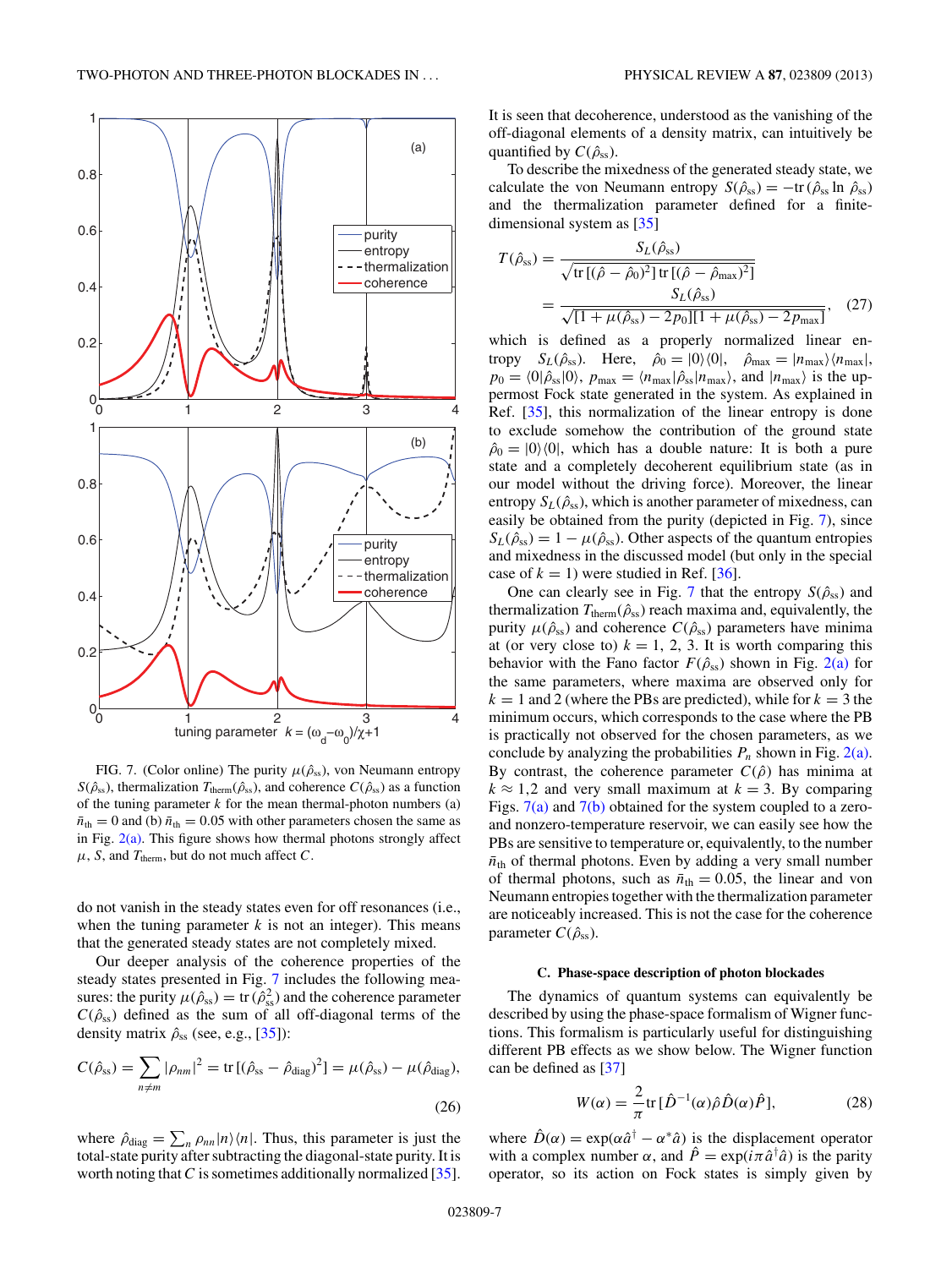<span id="page-7-0"></span>

FIG. 8. (Color online) Wigner functions  $W(\alpha = x + ip)$  for the *k*-photon blockades corresponding to the steady-state solutions of the master equation for the Hamiltonian  $\hat{H}_{\text{rot}}^{(k)}(0)$ , with the same parameters as in Fig. [2\(a\)](#page-2-0) except the driving strength  $\epsilon = 11.56\gamma$  for  $k = 3$ . It is seen that the Wigner function for the *k*-photon blockade has *k* peaks and *k* dips. For  $k = 3$  the peaks are deformed (due to interference in phase space) but still are visible.

 $\hat{P}|n\rangle = (-1)^n |n\rangle$ . The Wigner function can be generalized to the *s*-parametrized Cahill-Glauber quasiprobabilities [\[37\]](#page-9-0). Nevertheless, contrary to other definitions, Eq. [\(28\)](#page-6-0) shows a *direct* method (i.e., without the necessity of applying quantum state tomography) to measure the Wigner function [\[38\]](#page-9-0). This



FIG. 9. (Color online) Spectra of squeezing (a)  $S_0(\omega)$  and (b)  $S_{\pi/2}(\omega)$  for the single-photon blockade for the same parameters as in Fig.  $2(a)$ . Broken curves show the spectra for the Hamiltonian  $\hat{H}_{\text{rot}}^{(k)}(0)$  with off-resonance values of the tuning parameter *k*.



FIG. 10. (Color online) Spectra of squeezing for the two-photon blockade analogously to those in Fig. 9 but for the resonance  $k = 2$ and off-resonance values of the tuning parameter  $k$ . It is seen that either  $S_0$  or  $S_{\pi/2}$  only for the off-resonant cases has a clear negative dip.

direct method was experimentally applied in, e.g., cavity QED [\[39\]](#page-9-0) and circuit QED [\[40\]](#page-9-0) systems.

In Fig. 8, we show the Wigner function for the blockades of up to *k* photons for  $k = 1,2,3$  by properly choosing parameters in order to satisfy the resonance condition  $\Delta_k = 0$  together with  $γ \ll \epsilon \ll χ$ . The *k*-peak and *k*-dip (antipeak) structures of the Wigner functions clearly correspond to the *k*-PB.

## **D. Spectrum of squeezing for photon blockades**

The PBs can also be revealed in two-time correlations. Let us analyze the two-time normally ordered (::) and time-ordered  $(T)$  correlation function

$$
\mathcal{T}\langle : \hat{X}_{\theta}(\tau) \hat{X}_{\theta}(0) : \rangle \n= \lim_{t \to \infty} \mathcal{T}\langle : \hat{X}_{\theta}(t + \tau) \hat{X}_{\theta}(t) : \rangle \n= \langle \hat{a}^{\dagger}(\tau) a(0) \rangle + \langle \hat{a}^{\dagger}(0) a(\tau) \rangle \n+ e^{-2i\theta} \langle \hat{a}(\tau) a(0) \rangle + e^{2i\theta} \langle \hat{a}^{\dagger}(0) a^{\dagger}(\tau) \rangle
$$
\n(29)

of the quadrature phase distribution

$$
\hat{X}_{\theta}(t) = \hat{a}(t)e^{-i\theta} + \hat{a}^{\dagger}(t)e^{i\theta}.
$$
 (30)

The spectrum of squeezing is defined as the Fourier transform of the covariance [\[41\]](#page-9-0):

$$
S_{\theta}(\omega) = \int_{-\infty}^{\infty} d\tau \ e^{-i\omega\tau} \mathcal{T} \langle : \hat{X}_{\theta}(\tau), \hat{X}_{\theta}(0) : \rangle, \tag{31}
$$

where the covariance is defined by the general formula  $\langle A,B \rangle = \langle AB \rangle - \langle A \rangle \langle B \rangle$ . In Figs. 9–11, we demonstrated



FIG. 11. (Color online) Spectra of squeezing for the three-photon blockade analogous to those in Figs. 9 and 10 but for the resonance  $k = 3$  and off-resonance values of the tuning parameter  $k$  (assuming the driving strength  $\epsilon = 11.56\gamma$ ). Analogously to the two-photon blockade, the off-resonance spectra have a negative dip either for  $\theta = 0$  or  $\pi/2$ , which does not appear for the resonant case for  $k = 3$ .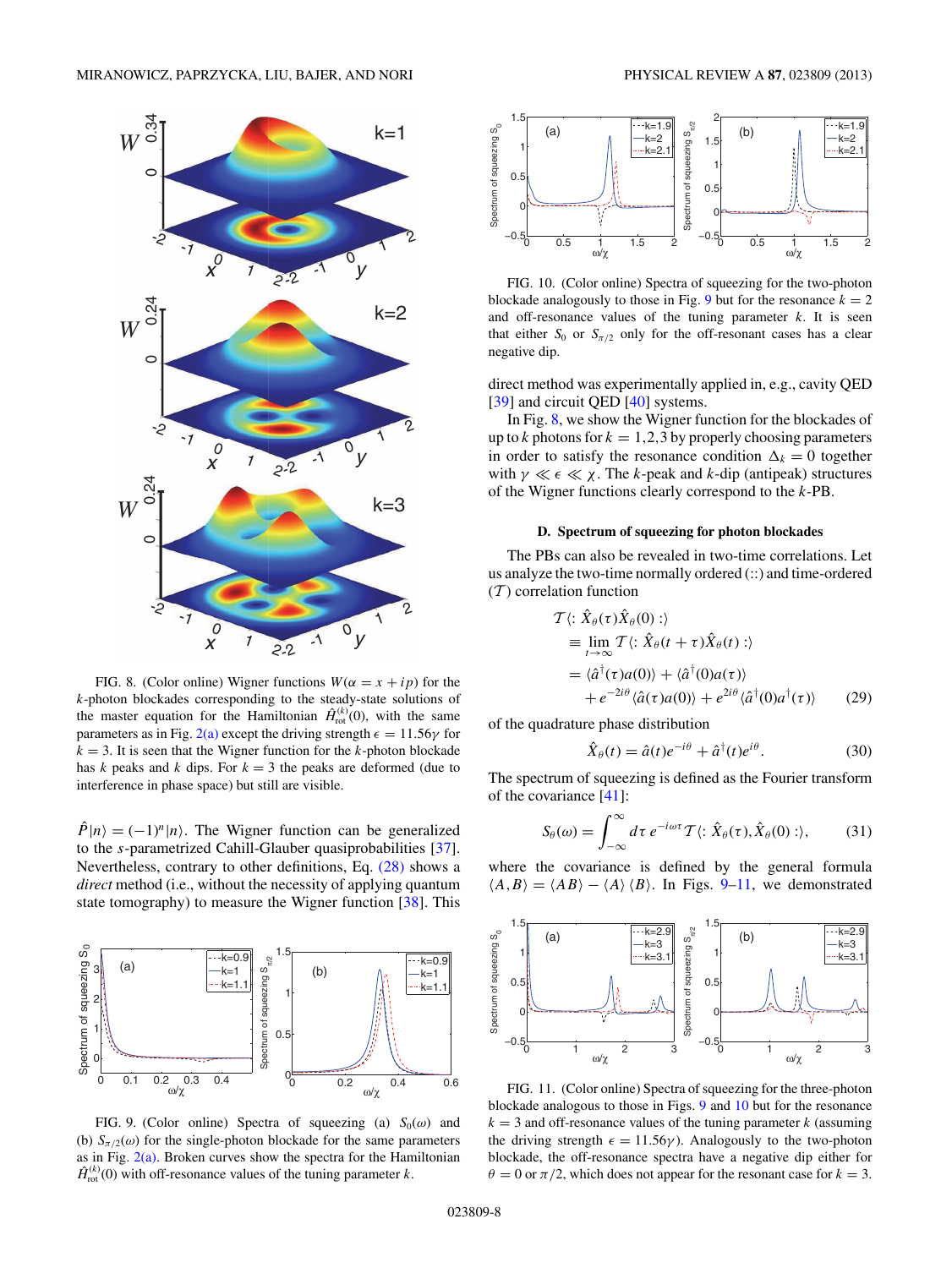<span id="page-8-0"></span>distinctive properties of the spectra of squeezing for the single-PB (Fig. [9\)](#page-7-0), two-PB (Fig. [10\)](#page-7-0), and three-PB (Fig. [11\)](#page-7-0) for the tuning parameters at the resonance,  $k = k_0$ , and slightly out of the resonance,  $k = k_0 \pm \delta$ , where  $\delta \ll 1$  and  $k_0 = 1, 2, 3$ . Surprisingly, the spectra of squeezing as a function of the tuning parameter *k* are more sensitive indicators of the twoand three-PBs instead of those of the single-PB.

# **V. CONCLUSIONS**

We studied nonlinear photon-photon interaction at the single-photon level in a system consisting of a cavity with a Kerr nonlinearity driven by a weak classical field. This is a standard prototype model, where the Kerr-like nonlinearity can be induced by the interaction of, e.g., a qubit with a cavity field in the dispersive regime.

By finding the master-equation solutions of the model in the steady-state limit for a properly chosen frequency of the classical driving field, we observed a blockade of more than one photon. This is a generalization of the single-PB for the multiphoton (say *m*-photon) case, which means that the Fock states with  $n = 0, 1, \ldots, m$  photons are, practically, the *only* generated in this nonlinear cavity. This effect can also be interpreted as the multiphoton-state truncation realized by nonlinear quantum scissors or multiphoton-induced tunneling corresponding to multiphoton transitions as schematically shown in Fig. [1.](#page-2-0)

It is worth noting that some generalizations of the singlephoton nonlinear truncation processes for the multiphoton cases were already discussed by, e.g., Leoński et al.(see Ref. [\[4\]](#page-9-0) for a review). Nevertheless, all these proposals assume either higher-order driving processes, as described in Ref. [\[21\]](#page-9-0) by the Hamiltonian  $H_{\text{drive}}^{(l)} = \epsilon^{(l)}[\hat{a}^l + (\hat{a}^\dagger)^l]$ , or higher-order Kerr nonlinearity, corresponding to the Hamiltonian  $H_{\text{Kerr}}^{(k)} =$  $\chi^{(k+1)}(\hat{a}^{\dagger})^{k+1}\hat{a}^{k+1}$  in Ref. [\[23\]](#page-9-0), or both  $\epsilon^{(k)}$  and  $\chi^{(l)}$  [\[22\]](#page-9-0) for  $k, l = 2, 3, \ldots$ . In our approach, we assume the lowestorder parametric driving  $(l = 1)$  and the lowest-order Kerr nonlinearity  $(k = 1)$ , which is the same as in the standard single-PB. Also, in the mentioned generalizations, only the free evolution was analyzed. Thus, these effects can solely be interpreted as nonstationary-field effects; so, they are almost unmeasurable. The dissipation effects were later studied, but only for the short-time evolution regime in Ref. [\[42\]](#page-9-0). In this paper, we focused on measurable effects, thus, we studied (except only one section) the steady-state solutions of the master equation in the infinite-time limit.

We described, as given by Eq.  $(9)$ , how to choose the resonance frequency  $\omega_d$  of the driving field for a given cavity frequency *ω*<sup>0</sup> and the Kerr nonlinearity *χ* and how to increase the driving strength  $\epsilon$  (see Fig. [3\)](#page-3-0) in order to observe the blockade at the multiphoton Fock state.

In our presentation we focused on the blockades of  $k = 2$ and 3 photons in order to achieve high fidelity  $F_k$  of the *k*-photon truncation and with a contribution of the *k*-photon state which cannot be neglected, which means that  $F_{k-1} \ll 1$ .

We showed analytically and numerically that these PBs occur both for nondissipative and dissipative systems. In particular, we showed an excellent agreement (i.e., no differences on the scale of Fig. [4\)](#page-4-0) for the two-PB between the numerical solutions obtained in the Hilbert spaces of infinite dimension (practically  $N_{\text{dim}} = 100$ ) and of finite dimension ( $N_{\text{dim}} = 4$ ). Our approximate analytical solutions only slightly differ from the numerical ones (as shown in Fig. [4](#page-4-0) for a relatively large *δ*).

We demonstrated a variety of quantum properties revealing the unique nature of the single-, two-, and three-PBs as a function of the tuning parameter *k*. In particular, we studied photon-number statistics (as shown in Fig. [2\)](#page-2-0), as well as coherence and entropic properties (in Figs. [6](#page-5-0) and [7\)](#page-6-0). We gave a clear comparison of the Wigner functions of the steady states corresponding to the blockades of  $k = 1,2,3$  photons (see Fig. [8\)](#page-7-0). Moreover, we showed clear differences in the spectra of squeezing of the steady states in the resonant cases at  $k = 1,2,3$ and slightly off the resonances (as shown in Figs. [9–11\)](#page-7-0).

We suggested that the two-PB and three-PB can be observed in various systems, where the single-PB has already been experimentally observed  $[13,14,16]$  or, at least, theoretically predicted [\[17\]](#page-9-0).

Analogously, a blockade of *phonons* instead of *photons* can be considered. Namely, a two-phonon generalization of the standard single-phonon blockade can be predicted in the nanomechanical systems studied in Refs. [\[18,19\]](#page-9-0). The crucial point is that the effective Hamiltonians, given by Eqs. [\(1\)](#page-1-0) and [\(5\),](#page-1-0) under proper conditions, can be obtained from other standard models in cavity QED, circuit QED, and quantum optomechanics.

The single-photon blockade has attracted considerable interest, with potential applications in quantum state engineering, quantum information, and quantum communication. We believe that the multiphoton blockades described in this paper can also find some useful quantum applications and in addition, at a fundamental level, they can show a deeper analogy between condensed-matter and optical phenomena.

# **ACKNOWLEDGMENTS**

We thank Karol Bartkiewicz for discussions. A.M. and M.P. acknowledge the support of the Polish National Science Centre under Grants No. DEC-2011/03/B/ST2/01903 and No. DEC-2012/04/M/ST2/00789. Y.X.L. was supported by the National Natural Science Foundation of China under Grants No. 10975080 and No. 61025022. J.B. was supported by the Czech Ministry of Education under Project No. MSM6198959213. F.N. acknowledges partial support from the Army Research Office, JSPS-RFBR Contract No. 12-02-92100, Grant-in-Aid for Scientific Research (S), MEXT Kakenhi on Quantum Cybernetics, and Funding Program for Innovative R&D on S&T (FIRST).

- [1] A. Imamoglu, H. Schmidt, G. Woods, and M. Deutsch, *[Phys.](http://dx.doi.org/10.1103/PhysRevLett.79.1467)* Rev. Lett. **79**[, 1467 \(1997\);](http://dx.doi.org/10.1103/PhysRevLett.79.1467) P. Grangier, D. F. Walls, and K. M. Gheri, *ibid.* **81**[, 2833 \(1998\).](http://dx.doi.org/10.1103/PhysRevLett.81.2833)
- [2] M. A. Kastner, [Rev. Mod. Phys.](http://dx.doi.org/10.1103/RevModPhys.64.849) **64**, 849 (1992).
- [3] W. Leoński and R. Tanaś, *Phys. Rev. A* **49**, *R20* (1994); W. Leonski, S. Dyrting, and R. Tanas, J. Mod. Opt. 44[, 2105 \(1997\).](http://dx.doi.org/10.1080/09500349708231872)